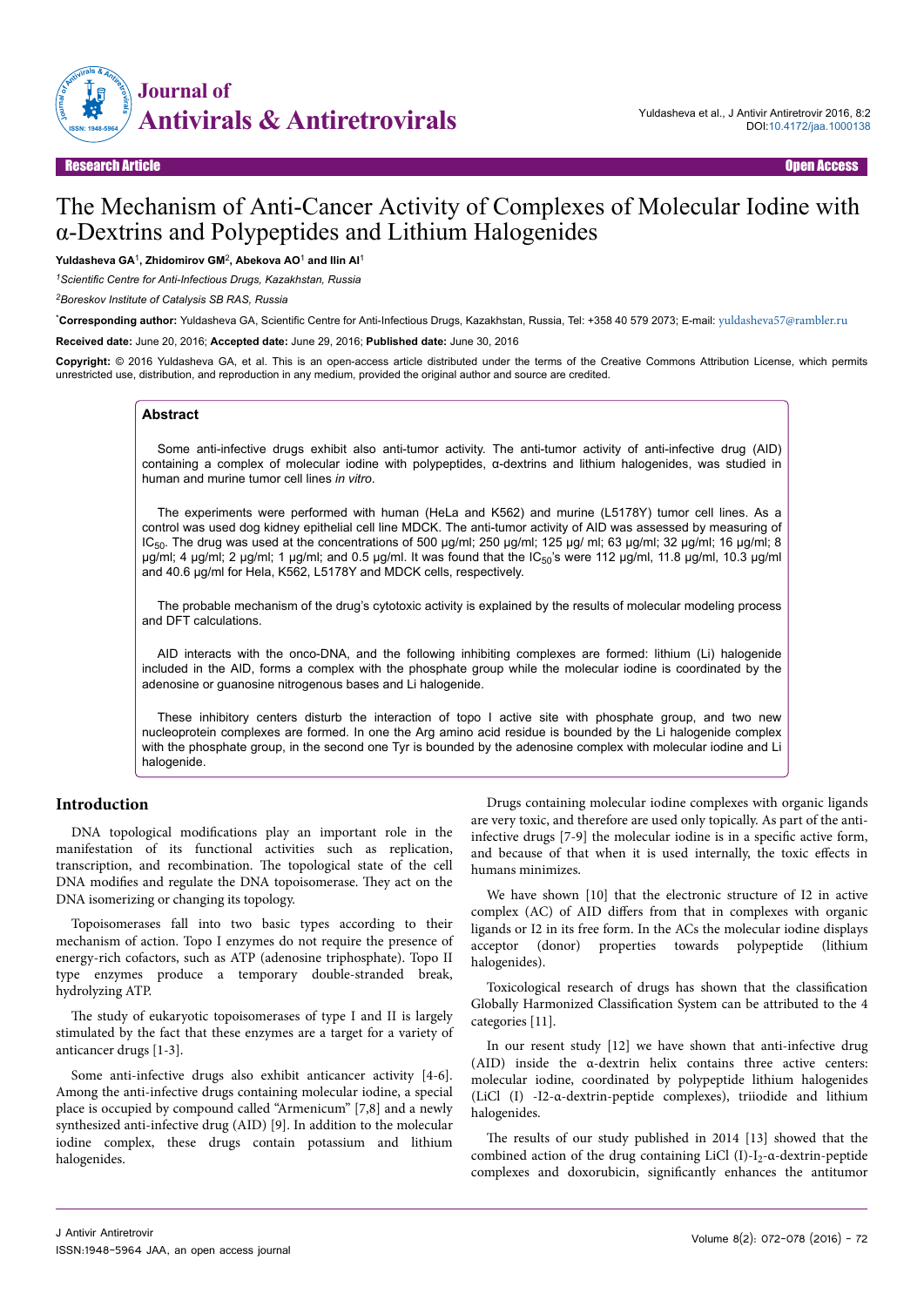activity of doxorubicin on the growth of Ehrlich ascites carcinoma. We explained the mechanism of this phenomenon, based on the results of quantum chemical molecular modeling.

The result of this study presents experimental data obtained in murine and human tumor cells line in regards of the anticancer activity of AID. Нe mechanism of anti-cancer activity is discussed and molecular modeling of the key structures is carried out.

Understanding the mechanism of anti-cancer activity of the AID may help find its new versions with improved anti-tumor properties.

It is shown that LiCl  $(I)$  I<sub>2</sub>- $\alpha$ -dextrin-peptide complexes form complexes with the nitrogenous bases of the onco-DNA displacing the peptide, while the lithium halogenides form complexes with the phosphate groups. Нese complexes become inhibiting centers for amino acid residues such as arginine (Arg) and tyrosine (Tyr) which are parts of the topo I active site. In these structures, Arg and Tyr are bounded to inhibitory centers by coordination bonds stronger than hydrogen bonds.

Studies on the noncovalent interactions of small molecules with DNA continue to be a fruitful area for the discovery of potential new tumor agents [14]. In contrast to the already known compounds AID' s active centers bind to the DNA with coordination bonds stronger than stacking interactions.

## **Materials and Methods**

## **Experimental models**

For the research are used the following mouse and human tumor cells lines: HeLa (human cervical adenocarcinoma, ATCC-CCL-2, USA), L5178Y (mouse lymphoma, ATCC-CRL-9518, USA), K562 (human erythroblastoid leukemia, ATCC-CCL- 243, USA). As a control has been used MDCK cell line (dog kidney epithelial cells, Cell Biotechnology Laboratory, Russia).

#### **Test substances**

Tumor and normal cell lines were treated with AID substances with the following final concentrations: 500 µg/ml; 250 µg/ml; 125 µg/ ml; 63 µg/ml; 32 µg/ml; 16 µg/ml; 8 µg/ml; 4 µg/ml; 2 µg/ml; 1 µg/ml; and  $0.5 \mu g/ml$ .

# **Methods of Study**

## **Defrozing and culturing tumor cell lines**

Cell lines were removed from liquid nitrogen, washed with 20% complete growth medium containing 20% FBS, 4 mM L-glutamine, and 100 mg/ml of AAS, by centrifugation at 300  $*$  g for 5 min. After washing, the cells were resuspended by 1 ml of 20% complete growth medium for cell viability quantification.

The culture medium was replaced every 2-3 days according to the cancer cells specifications. Culturing of the cells was carried out in a  $CO_2$ -incubator at 37° C, 5%  $CO_2$  and 95% humidity [15].

The monolayer cell culture covering over 80% of growth flask can be recultured into the fresh flask or 96 well plates by dissociation of the monolayer cells with trypsin solution.

Dissociation of monolayer cell culture is best achieved by washing the monolayer cells with Hanks' balanced salt solution (1x HBSS) followed by incubation with trypsin solution (0.25% crude or  $0.01$ -0.05% purified) for 30 seconds.

After that the trypsin is removed by centrifugation, cells are counted, suspended in a medium, determine the number and cultured into new flasks.

Cell suspension requires neither washing nor trypsin treatment, since the cells do not adhere to growth flasks.

They can be gathered into a container and centrifuge to remove the old growth medium, calculate the required number of cells and culture onto a fresh growth flask with a fresh 10% complete growth culture medium.

## **Monitoring of cell viability**

To determine the number of living cells in 1ml, 20 µl of cell suspension were collected to 1.5 ml eppendorf tube and 20 µl of 0.4% trypan blue was added (in ratio 1:1). Нen the cells were placed under a cover glass in the Goryaev chamber, the total number of cells was counted and the percentage of viable cells was determined by the addition of trypan blue. Trypan blue penetrates into dead cells, binding to the proteins of the plasma membrane and stains them blue [15].

Unstained cells were counted and the percentage of living cells was calculated by the formula below (1):

$$
\% \ living \ cells = \frac{N1 \times 100\%}{N} \rightarrow (1)
$$

Where: N – the total number of cells in 5 small squares;

N1 – the number of unstained cells in 5 small squares.

The concentration of living cells was calculated by the formula below (2):

$$
C = \frac{N}{N1} \times 225 \times 1111 \times 2 \rightarrow (2)
$$

Where: C – the total number of cell per ml;

N – the number of cells in 5 squares;

N1 – the number of squares;

225 – the total number of cells in the chamber;

- Goryaev chamber coefficient;

2 – the number of dilutions.

## **Methods of studying the cytotoxicity of substances in vitro**

The biological activity of the medications under the study was assessed by using the MTT colorimetric method [16].

This method is based on the use of a water soluble vital dye yellow bromide 3-(4.5-dimethylthiazol-2-yl)-2.5-tetrazoliyabromid (MTT), which allows to determine the viability of cell cultures due to the ability of living cells to convert the soluble yellow MTT to insoluble purple-blue intracellular formazan crystals.

Dead cells do not have this ability. Cell lines were cultured in 96 well plates (BD Biosciences) in the desired concentration (5\*104 cells per 1 well). Plates were incubated in an incubator at 37.0°C, 5%  $\rm CO_2$ .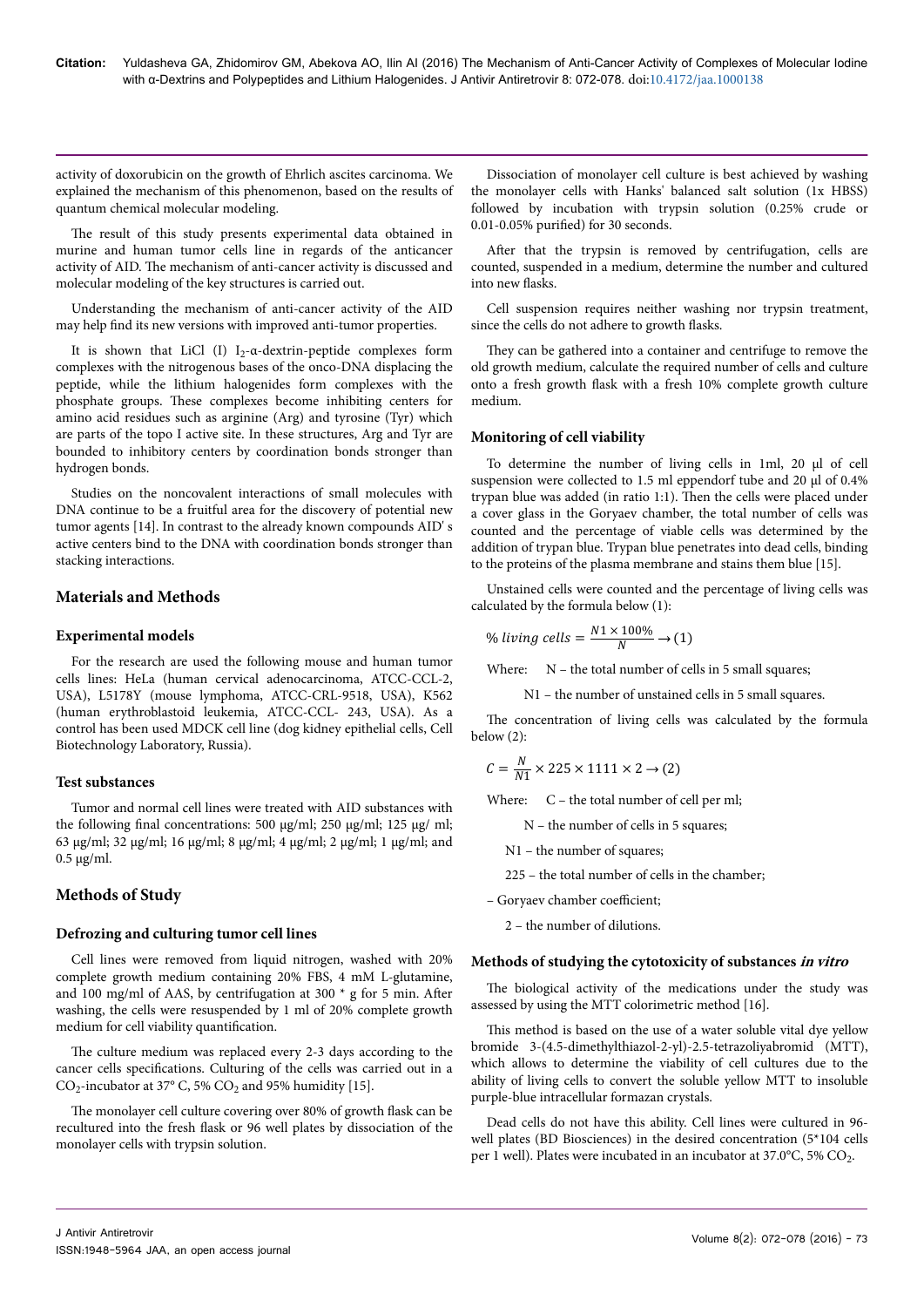The growth medium was removed from the wells after 24 hours of incubation, and 100 µl of the medium and 100 µl of the material were placed into the well in the test concentrations. 200 µl of growth media were added to the wells containing negative control.

After 40-44 hour exposure to the test medications 20 µl of the MTT solution were added to each well and incubated for further 4 hours in a  $CO_2$ -incubator at 37°C, 5%  $CO_2$  with 95% humidity.

After incubation time completion, the supernatant was removed. And 100 µl of DMSO were added to each well. Нe optical density of dissolved formazan was measured photometrically using the Sunrise RC.4 Microplate Reader with the length of the main filter of 540 nm and the reference wavelength of 620 nm. This makes possible to determine the number of living cells after incubation with the medication. This test takes into account the advanced stage of cell death [16].

#### **Cytotoxicity of AID in tumor cells**

The direct effect of AID has been studied in human (HeLa and K562) and murine L5178Y and tumor cell lines. The results of these experiments are presented in the following Tables 1-5.

| <b>Tubes No</b> | Final concentration<br>of AID, µg/ml | % Viability     | <b>Inhibition</b><br>concentration 50%<br>(IC50) |
|-----------------|--------------------------------------|-----------------|--------------------------------------------------|
| 1               | 1000                                 | Stock solution  |                                                  |
| $\overline{2}$  | 500                                  | $10.0 \pm 0.4$  |                                                  |
| 3               | 250                                  | $23.1 \pm 1.4$  |                                                  |
| 4               | 125                                  | $44.1 \pm 0.2$  |                                                  |
| 5               | 63                                   | $68.9 \pm 1.7$  |                                                  |
| 6               | 32                                   | $77.4 \pm 2.4$  | 112 $\mu$ g/ml                                   |
| $\overline{7}$  | 16                                   | $78.4 \pm 2.3$  |                                                  |
| 8               | 8                                    | $78.7 \pm 1.7$  |                                                  |
| 9               | 4                                    | $81.4 \pm 0.4$  |                                                  |
| 10              | $\overline{2}$                       | $87.6 \pm 2.8$  |                                                  |
| 11              | 1                                    | $88.7 \pm 0.4$  |                                                  |
| 12              | 0.5                                  | $101.5 \pm 3.0$ |                                                  |

Table 1: Monotreatment of AID on HeLa cell line.

| <b>Tubes No</b> | Final concentration<br>of AID, µg/ml | % Viability    | <b>Inhibition</b><br>concentration 50%<br>(IC50) |
|-----------------|--------------------------------------|----------------|--------------------------------------------------|
| 1               | 1000                                 | Stock solution |                                                  |
| $\overline{2}$  | 500                                  | $8.2 \pm 0.8$  |                                                  |
| 3               | 250                                  | $10.1 \pm 1.1$ |                                                  |
| $\overline{4}$  | 125                                  | $11.0 \pm 0.6$ | 11.8 $\mu$ g/ml                                  |
| 5               | 63                                   | $12.2 \pm 0.7$ |                                                  |
| 6               | 32                                   | $12.4 \pm 1.6$ |                                                  |

| 7  | 16  | $39.6 \pm 1.4$  |  |
|----|-----|-----------------|--|
| 8  | 8   | $59.4 \pm 0.8$  |  |
| 9  | 4   | $100.4 \pm 1.7$ |  |
| 10 | 2   | $101.8 \pm 0.7$ |  |
| 11 | 1   | $103.4 \pm 1.4$ |  |
| 12 | 0.5 | $104.3 \pm 1.1$ |  |

Table 2: Monotreatment of AID on K 562 cell line.

| <b>Tubes No</b> | <b>Final concentration</b><br>of AID, µg/ml | % Viability    | <b>Inhibition</b><br>concentration 50%<br>(IC50) |
|-----------------|---------------------------------------------|----------------|--------------------------------------------------|
| 1               | 1000                                        | Stock solution |                                                  |
| $\overline{2}$  | 500                                         | $3.1 \pm 1.4$  |                                                  |
| 3               | 250                                         | $8.5 \pm 2.3$  |                                                  |
| 4               | 125                                         | $11.4 \pm 1.9$ |                                                  |
| 5               | 63                                          | $14.7 \pm 1.3$ |                                                  |
| 6               | 32                                          | $16.0 \pm 0.7$ | $10.3$ µg/ml                                     |
| $\overline{7}$  | 16                                          | $25.1 \pm 1.5$ |                                                  |
| 8               | 8                                           | 59.8±0.9       |                                                  |
| 9               | $\overline{4}$                              | $64.7 \pm 3.0$ |                                                  |
| 10              | $\overline{2}$                              | $73.1 \pm 1.8$ |                                                  |
| 11              | 1                                           | $92.6 \pm 2.3$ |                                                  |
| 12              | 0.5                                         | $98.0 \pm 0.5$ |                                                  |

Table 3: Monotreatment of AID on L 5178Y cell line.

| <b>Tubes No</b> | Final concentration<br>of AID, µg/ml | % Viability    | <b>Inhibition</b><br>concentration 50%<br>(IC50) |
|-----------------|--------------------------------------|----------------|--------------------------------------------------|
| 1               | 1000                                 | Stock solution |                                                  |
| $\overline{2}$  | 500                                  | $1.7 \pm 1.8$  |                                                  |
| 3               | 250                                  | $4.4 \pm 0.5$  |                                                  |
| 4               | 125                                  | $4.6 \pm 0.9$  |                                                  |
| 5               | 63                                   | $67.3 \pm 1.1$ |                                                  |
| 6               | 32                                   | $73.3 \pm 1.8$ | 40.6 µg/ml                                       |
| $\overline{7}$  | 16                                   | $79.6 \pm 0.5$ |                                                  |
| 8               | 8                                    | $84.4 \pm 1.0$ |                                                  |
| 9               | $\overline{4}$                       | $86.9 \pm 2.3$ |                                                  |
| 10              | 2                                    | $82.9 \pm 1.1$ |                                                  |
| 11              | 1                                    | $90.0 \pm 1.7$ |                                                  |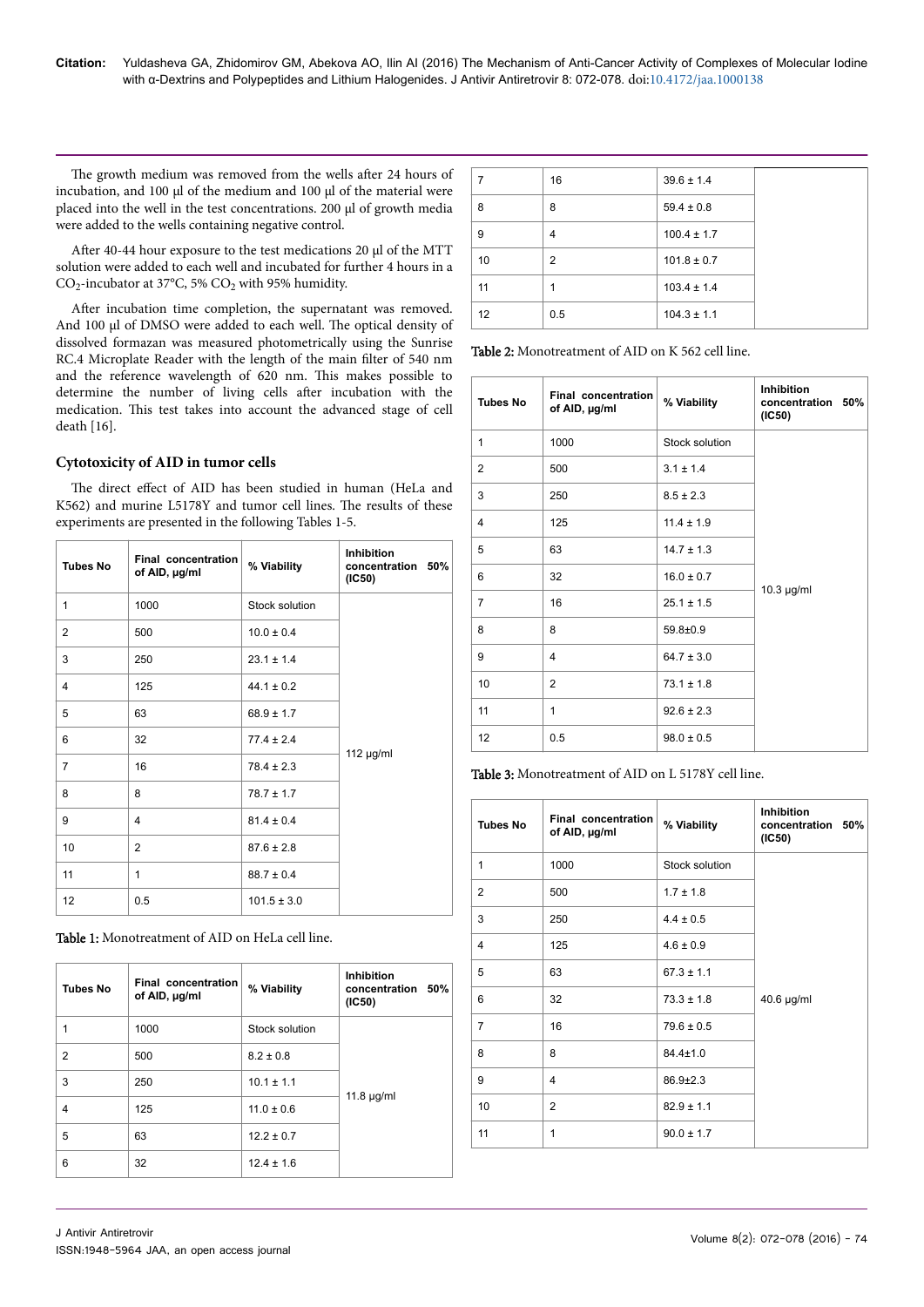|  | $96.5 \pm 3$ | <b>Theoretical Results and Discussion</b> |
|--|--------------|-------------------------------------------|

#### Table 4: Monotreatment of AID on MDCK cell line.

As can be seen in Table 5, the cytotoxic effect of AID at relatively low concentrations was seen only in two tumor cell lines, namely K562 and L51178Y.

|                                                                                                      | $IC_{50}$         |                 |                 |                 |
|------------------------------------------------------------------------------------------------------|-------------------|-----------------|-----------------|-----------------|
| Drug                                                                                                 | <b>Cell Lines</b> |                 |                 |                 |
|                                                                                                      | HeLa              | K562            | L5178Y          | <b>MDCK</b>     |
| <b>AID</b>                                                                                           | $112 \mu q/ml$    | 11.8 $\mu$ g/ml | $10.3 \mu q/ml$ | $40.6 \mu q/ml$ |
| Note: $IC_{50}$ is a cytotoxic concentration of the agent that leads to the death of<br>50% of cells |                   |                 |                 |                 |

#### Table 5: Cytotoxicity of AID in human and murine tumor cells.

The IC<sub>50</sub>'s were equal to 11.8  $\mu$ g/ml and 10.3  $\mu$ g/ml, respectively. The IC<sub>50</sub> for HeLa cells was almost 3-fold higher than that for MDCK cells. The toxicity of AID substances on MDCK normal cells has been observed at concentrations of 41 µg/ml. Hence, the cytotoxic effects of AID on tumor cell lines K562 and L5178Y was determined at 4-fold lower concentrations than the control ones. But at the same time the drug was ineffective against HeLa cells ( $IC_{50}$  is almost 3 fold higher than that for the control –MDCK cells).

This shows the possibility to use the AID as antitumor drugs against certain cancer cells, namely against leukemia.

#### **Computational details**

An adequate description of the associates involved in the reaction, including a large number of molecules that are bound by hydrogen bonds, requires the electron correlation to be considered. A detailed analysis of CCSD(T) and DFT (BLYP, BPW91, B3LYP, B3PW91) calculations of dissociation energies, bond lengths, harmonic frequencies obtained for polyiodide-anions and comparision with experimental data (IR, Raman spectroscopy) is presented in [17].

So the DFT/B3PW91 method with the 6-31G \*\* basis set for the atoms of C, N, O, H, Li, Cl and the midi basis set for I was applied for structures Ia,b-IXa,b. Spatial structures Ia, b-IXa, b were calculated with full geometry optimization.

In [12] we used UV and IR spectroscopy to investigate water solutions of the systems containing lithium and potassium halogenides, molecular iodine, and amine acid. Using UV spectroscopy, we investigated the interaction of LiCl(I)-I2-α-dextrinpeptide with the AGA nucleotide triplet. Нe geometry of systems containing molecular iodine, organic compounds or AGA nucleotide triplet, lithium halogenides adequately reproduced by method DFT/ B3PW91. Нe calculations of the spectral parameters of the proposed structures are in good agreement with the experimental data of UV and IR spectral investigations.

PM3 [18] semi-empirical method was used to calculate the complex molecular iodine with the nucleotide triplets. Spatial structures of complexes were calculated with full geometry optimization.

The human topo I consists of the four main domains: N-terminal and core domains, a linker domain and C-terminal domain [19]. Нe C-terminal domain together with the core domain can provide of almost complete enzymatic activity of topo I [20].

The relaxation reaction catalyzed by IB-type topoisomerases is initiated by a nucleophilic attack of the DNA phosphodiester bond by the tyrosine amino acid residue which is located at the active site of the enzyme.

The mechanism of a DNA phosphodiester bond cleavage was suggested based on the results of X-ray analysis, and the results of the impact on the activity of enzymes of amino acid substitutions were made using site-directed mutagenesis [21].

The interaction of amino acid residues of the topo I active site with the splitted phosphoester group of DNA is shown in Figure 1. Нe nucleophilic attack by the tyrosine OH-group of the О5′-Pphosphoester bond leads to the formation of a covalent bond between Tyr and 3′-end of the splitted DNA. Нe collinear arrangement of the tyrosine hydroxyl group with respect to the О5′-P-phosphoester bond creates conditions for a nucleophilic attack of that bond by the tyrosine OH-group and the formation of a covalent bond between Tyr and 3′ end of the splitted DNA.

The formation of a hydrogen bond of Arg488 and Arg532 with one of the oxygen atoms of the internucleoside phosphate group is required for stabilization of the transition state. Нe other oxygen atom of the phosphate group forms a hydrogen bond with His632. His632 only coordinates the phosphate group in the active site.



Inside the α-dextrin helix, lithium halogenides are coordinated by OH groups of α-dextrin and donor-active groups of polypeptide. Нe interaction energy of lithium halogenide with phosphate group is greater than with the donor-active groups included of polypeptides or α-dextrin. Нerefore, when AID interacts with onco-DNA phosphate groups coordinate lithium halogenide (Figure 2, complexes Ia and Ib). In [22] lithium chloride is shown to inhibit the growth of tumor cells.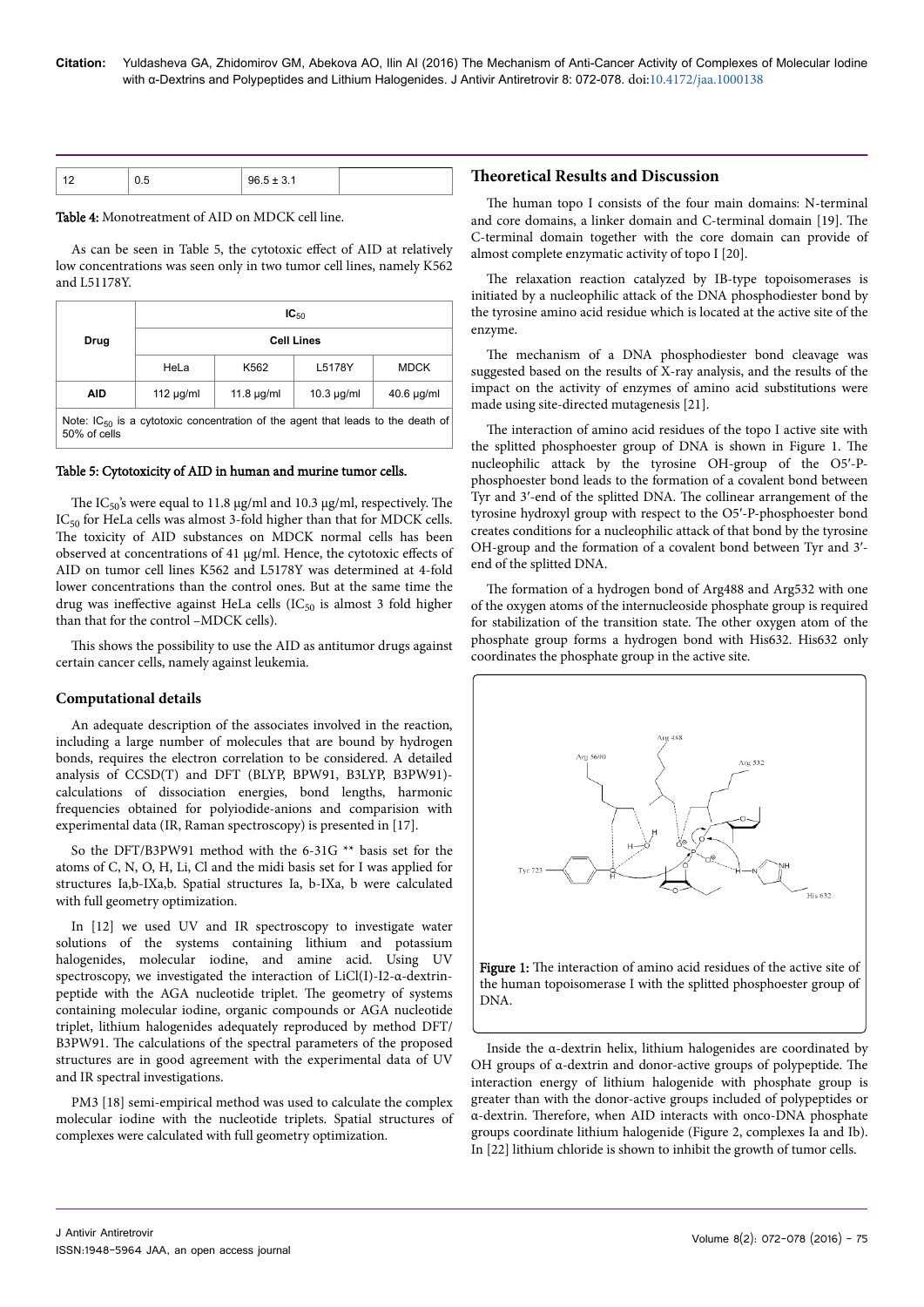It was shown in our recent paper [12] that during the interaction of the AID on DNA nucleotides its active site interact with the nitrogenous base. Нe adenosine and guanosine nitrogenous bases displace the polypeptide and form complexes with the molecular iodine and lithium halogenide (IIa, b-IIIa,b complexes) (Figure. 2).

The interatomic distance in  $I_2$  molecule is $\sim$  2,77A in structures IIa, b-IIIa, b, therefore in this complexes the lithium halogenide is located behind the sugar-phosphate moiety and becomes available to the amino acid residues of the topo I active site.

Structures Ia, b-IIIa, b may become centers of inhibition of the topo I active site, if the interaction energy of arginine and tyrosine amino acid residues that are the most important for the cleavage of their phosphoester bond with Ia,b-IIIa,b complexes is greater than that with the phosphate group or the complex of the topo I active site.



At the time of a nucleophilic attack of topo I on the DNA the Arg488 and Arg532 amino acid residues are bound by hydrogen bonds to one of the oxygen atoms of the phosphate group (Figure 3 structure IV). However, in this structure, the energy of interaction (∆E1) of Arg488 and Arg532 with the phosphate group is weakened by electrostatic repulsion of the positively charged Arg488 and Arg532.

In the interaction of lithium halogenide with phosphate group it is energetically more favorable  $({\sim}$  -65 kcal/mole) when the lithium halogenide displaces one of the amino acid residues Arg488 from the coordination sphere of the phosphate group, and forms a complex with the other one (Figure 3 Va, b structures).

Figure 3 shows the interaction energy of the arginine amino acid residue with two inhibitory centers: lithium halogenide forms a complex with a phosphate group (Va, b structures), and molecular

iodine and lithium halogenide forms complexes with adenosine (structures VIa, b) and guanosine (structures VIIa, b).

In our calculations, α-dextrin is replaced with ethanol while the sugar moiety bound to the phosphate group is replaced with two methyl groups.

The interaction energies are calculated as shown below

 $\Delta E_1 = E^{tot.} (IV) - E^{tot.} (PO_4 (CH_3)_2)$  - 2 $E^{tot.} (Arg)$  $\Delta E_{2,3} = E^{tot.}$ (Va, b) -  $E^{tot.}$ (Ia, b) -  $E^{tot.}$ (Arg)  $\Delta E_{4.5} = E^{tot.}$ (VIa, b) -  $E^{tot.}$ (IIa,b) -  $E^{tot.}$ (Arg)  $\Delta E_6 = E^{tot}$ (VIIa,b) -  $E^{tot}$ (IIIa,b) -  $E^{tot}$ (Arg)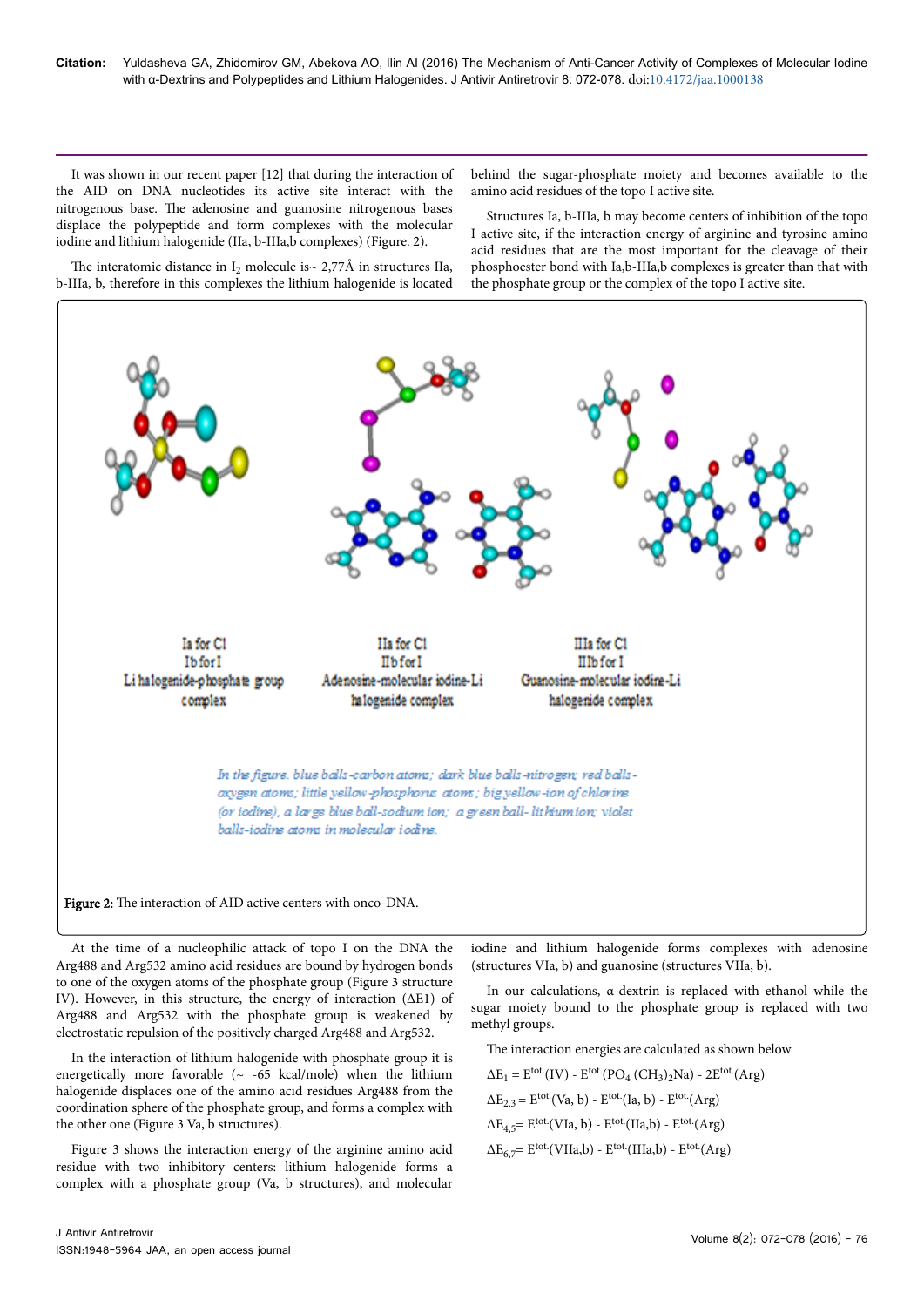In the DNA structure, the phosphate group is at ∼7.8 pH in its ionized state, with the charge of -1. However, the metal ions (such as Na+, and K+ ions present in the internuclear environment form a complex with the phosphate group and the negative charge is neutralized.

the stability of the DNA double helix, because they reduce electrostatic repulsion of the phosphate groups and strengthen the π-π stacking interaction of Watson- Crick pairs. We have considered the case of compensating the charge of the phosphate group by Na+ ion.

Barone et al. [23] using DFT-D/BLYP-D level of theory have shown that sodium ions as counter ions, make a significant contribution to



Figure 3: The interaction energy  $(\Delta E, kcal / mol)$  of Arg inside active site and with Ia,b-IIIa,b complexes:

Calculations have shown that the interaction of Arg with Ia, b-IIIa, b complexes is energetically favorable. As can be seen in Figure 3 the binding of arginine by the phosphate group coordinated by lithium halogenide (complexes Ia and Ib) is energetically more preferable than by nitrogenous nucleotide bases (adenine and guanine), coordinated by molecular iodine and lithium halogenide (complexes IIa, IIb and IIIa, IIIb).

The interaction of the arginine acid residue with IIa, b-IIIa, b complexes results in the formation of a nucleoprotein complex, with the molecular iodine, coordinated by the lithium halogenide, becoming its center, and binding the nucleotide and the arginine amino acid residue (VIa, b-VIIa, b structures).

It should be noted that in the most stable structures the HCl (I) ion pair leaves the coordination sphere of the lithium ion and forms a coordination bond with the oxygen atom of cytidine or thymine. Нe Li-ion is coordinated by ethanol, molecular iodine and a neutral molecule of arginine.

In the active site of topo I the tyrosine amino acid residue is bound with Arg590 through a water molecule (Figure 4, VI structure). Figure 4 shows the interaction energy of the tyrosine amino acid residue in the active site of topo I and the interaction energy of tyrosine with two inhibitory centers.

The the interaction energies are calculated as shown below:

 $\Delta E_8 = E^{tot.}(VIII) - E^{tot.}(Tryr) - Et^{ot.}(H_2OArg)$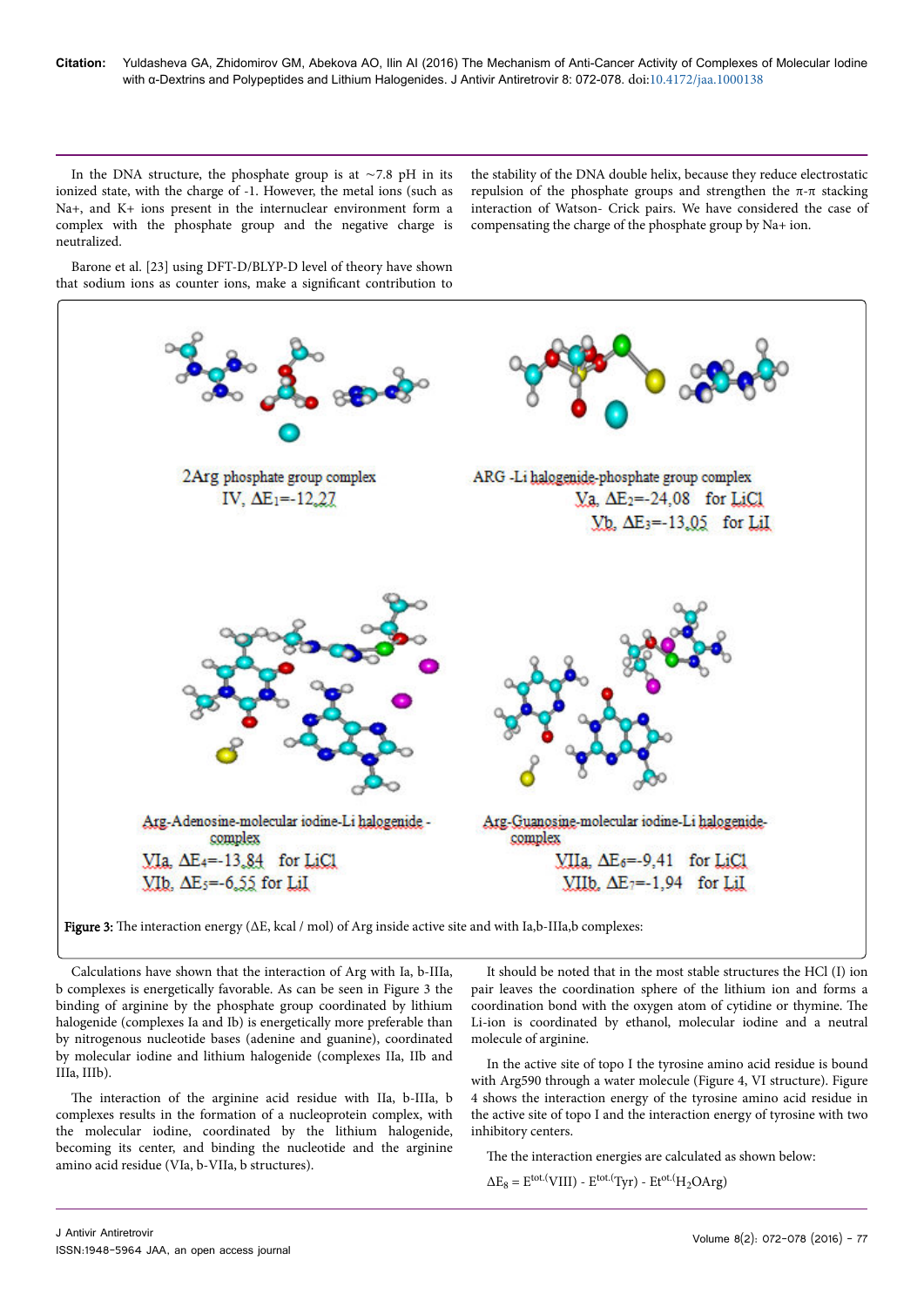**Citation:** Yuldasheva GA, Zhidomirov GM, Abekova AO, Ilin AI (2016) The Mechanism of Anti-Cancer Activity of Complexes of Molecular Iodine with α-Dextrins and Polypeptides and Lithium Halogenides. J Antivir Antiretrovir 8: 072-078. doi:10.4172/jaa.1000138



**Figure 4:** The interaction energy ( $\Delta E$ , kcal/mol) of the tyrosine amino acid residue inside active site and with I (a, b) -III (a, b) complexes.

As can be seen in Figure 4 the interaction of tyrosine with Ia, b-IIa, b inhibitory complexes is energetically more favorable than with Arg $H<sub>2</sub>O$  (Figure 4).

The interaction of tyrosine with the adenosine-molecular iodinelithium halogenide IIa, b results in the formation of Xa,b structures, in which a high negative charge (-1.282) is transferred from the tyrosine to the lithium halogenide. As a result, a high negative charge appears on the ion of chlorine (or iodine) ( $\sim 0.400$ ).

The ion of chlorine (or iodine) becomes more donor active than the nitrogen atom in the five-membered ring structure of adenosine. Because of that the molecular iodine in Xa,b structures forms a complex with lithium halogenide..

The interatomic space in the  $Li<sup>+</sup> I<sub>2</sub>Cl$  or  $(I<sub>3</sub>)$  ion pair show that a new ion pair of lithium ion and triiodide or I<sub>2</sub>Cl interhalogenide is formed. In Xa,b structure the lithium ion is coordinated by tyrosine, ethanol and  $I_2I$  (Cl) $\cdot$  ion.

The interaction of tyrosine with the guanosine-molecular iodinelithium halogenide (IIIa, b complexes) complex neither triiodine, nor interhalogenide is formed. In the XIa,b structures a hydrogen bond is formed between the chlorine ion and the atom of hydrogen in the C-H bond of the guanosine five-membered ring.

Part of the charge transferred from the tyrosine to the lithium halogenide is transferred from the latter to guanosine. Therefore, the nitrogen atom in the five-membered ring becomes more donor active than the ion of chlorine (iodine). In the XIa, b structures the molecular iodine is coordinated by the nitrogen atom in the five-membered ring of guanosine.

The interaction energy of tyrosine with IIIa,b complexes is less than with the water molecule and arginine, therefore IIIa,b complexes (the guanosine-molecular iodine-lithium halogenide complexes) cannot inhibit tyrosine.

Tyrosine can be inhibited only by IIa, b complexes (the adenosinemolecular iodine-lithium halogenide complexes). Нe binding of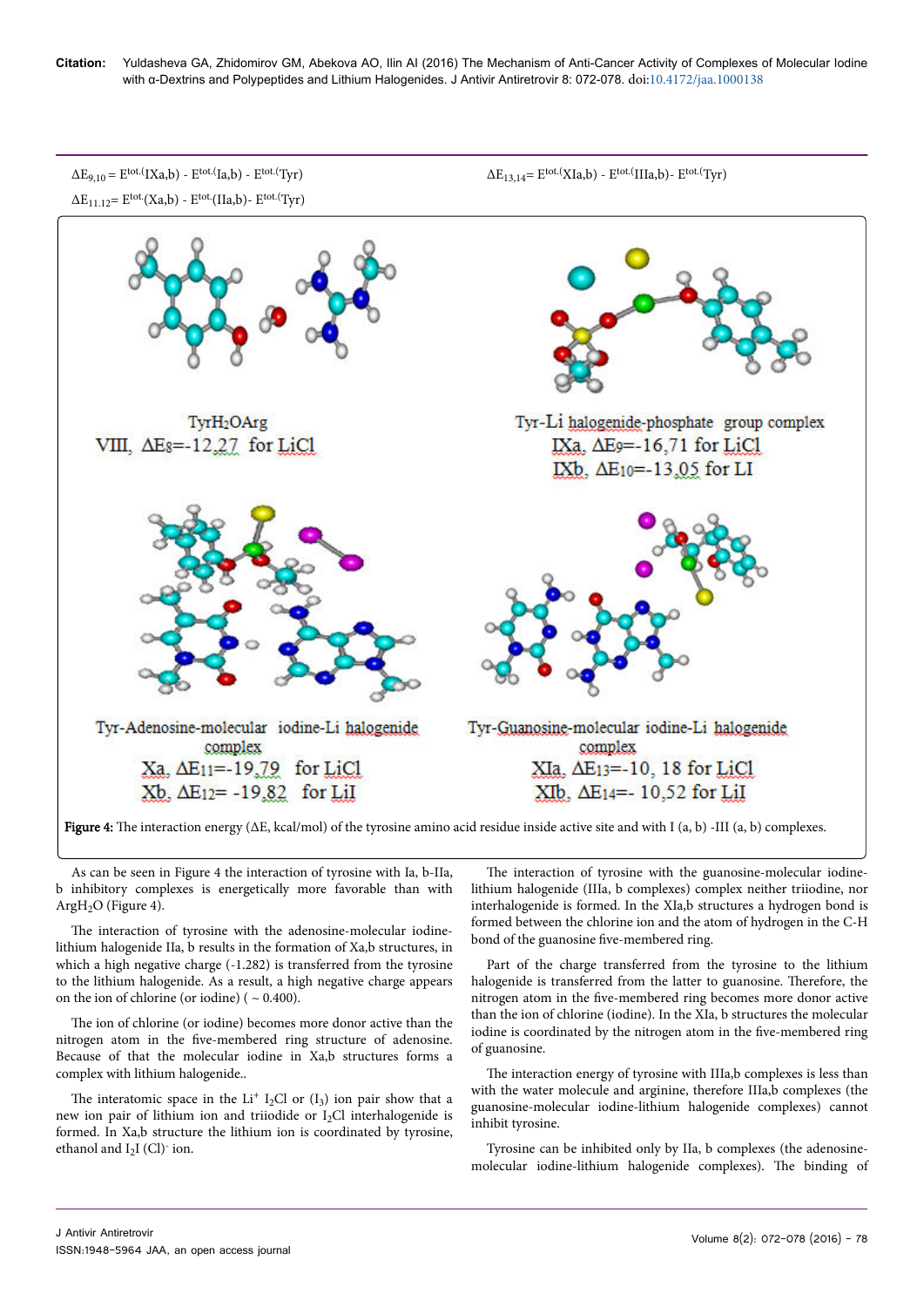tyrosine by IIa, b complex is energetically more preferable than that by Ia,b complex (lithium halogenide complex with the phosphate group).

Experimental data suggest that the anti-cancer effect of the AID is selective: it reveals itself towards K562, L5178V cancer cells, but has no (or very low) anti-cancer effect against HeLa cancer cells.

This effect requires further investigation, but perhaps one of the reasons for the selective anti-cancer effect of the AID discovered by us, is the selective effect the interaction of molecular iodine with nucleotide triplets.

Molecular iodine complexes with nucleotide triplets may contain from one to three molecules of iodine. PM3 semi-empirical method was used to study the effect of the number of iodine molecules and the structure of the nucleotide triplet on the stabilization energy of complexes of iodine with nucleotide triplets.

Calculations have shown that in cases where the complex contains three iodine molecules, the most stable complexes are formed. In the Watson-Crick pair the nitrogen atom if cytosine is bound by a hydrogen bond with the guanosine N-H bond, while the thymidine atom of oxygen is bound the with  $\rm NH_2$ -group of adenosine.

Spatially available for the formation of complexes are only nitrogen atoms of the five-membered ring of adenosine and guanosine. Therefore, the most stable iodine complexes are formed with nucleotide triplets containing only adenosine and guanosine, since only these nucleotide triplets may form complexes with as many as three molecules of iodine.

Table 6 shows the stabilization energy of iodine complexes with nucleotide triplets, containing three iodine molecules.

| Nucleotide Triplets | $\Delta E$ |
|---------------------|------------|
| GGG                 | $-28.80$   |
| <b>AGA</b>          | $-29.26$   |
| <b>AGG</b>          | $-6.69$    |
| AAA                 | $-26.33$   |
| <b>GAA</b>          | $-10.48$   |
| <b>GAG</b>          | $-2.86$    |

**Table 6:** The stabilization energy ( $\Delta E$ , kcal / mol) for the complexes of iodine with nucleotide triplets containing three iodine molecule.

As can be seen in Table 6 the stability of the complexes varies greatly and depends on the structure of the nucleotide triplet. When the concentration of the drug, is limited by the maximum allowable dose, iodine complexes will be formed with only four nucleotide triplets: GGG, AGA, GAA, AAA, while the probability of the formation of complexes depends on the stabilization energy.

# **Conclusion**

Experimental research have shown the possibility to use the AID as antitumor drugs against certain cancer cells, namely against leukemia.

Calculations have shown that the action of AID on onco-DNA results in the formation of the following inhibitory complexes: the halogenide lithium-phosphate group complex (Ia,b structure), and complexes in which molecular iodine coordinates nitrogen bases of adenosine or guanosine and lithium halogenide (IIa, b-IIIa, b structure).

Under the action of these inhibiting centers the interaction of the topo I active site with the phosphate group is broken. Two new nucleoprotein complexes are formed, in which the most important arginine and tyrosine amino acids of the topo I active site are bounded by Ia, b-IIa, b complexes. Arginine is bounded by the lithium halogenide phosphate group complex and tyrosine is bounded by the adenosine- molecular iodine-lithium halogenide complex.

## **Acknowledgement**

Calculations were made using a supercomputer at the National Laboratory for Information and Space Technologies (KazNRTU JSC).

## **References**

- 1. [Staker BL, Hjerrild K, Feese MD, Behnke CA, Burgin AB Jr, et al. \(2002\)](http://www.ncbi.nlm.nih.gov/pubmed/) The [mechanism of topoisomerase I poisoning by a camptothecin analog.](http://www.ncbi.nlm.nih.gov/pubmed/) [Proc Natl Acad Sci U S A 99: 15387-15392.](http://www.ncbi.nlm.nih.gov/pubmed/)
- 2. [Staker BL, Feese MD, Cushman M, Pommier Y, Zembower D, et al.](http://www.ncbi.nlm.nih.gov/pubmed/) [\(2005\) Structures of three classes of anticancer agents bound to the](http://www.ncbi.nlm.nih.gov/pubmed/) [human topoisomerase I-DNA covalent complex. J Med Chem 48:](http://www.ncbi.nlm.nih.gov/pubmed/) [2336-2345.](http://www.ncbi.nlm.nih.gov/pubmed/)
- 3. [Cinelli MA, Morrell A, Dexheimer TS, Scher ES, Pommier Y, et al. \(2008\)](http://www.ncbi.nlm.nih.gov/pubmed/) [Design, synthesis, and biological evaluation of 14-substituted](http://www.ncbi.nlm.nih.gov/pubmed/) [aromathecins as topoisomerase I inhibitors. J Med Chem 51: 4609-4619.](http://www.ncbi.nlm.nih.gov/pubmed/)
- 4. [Manivasagana P, Venkatesana J, Sivakumarc K, Se-Kwon Kim \(2014\)](http://www.ncbi.nlm.nih.gov/pubmed/23958059) [Pharmacetically active secondary metabolites of marine actinobacteria.](http://www.ncbi.nlm.nih.gov/pubmed/23958059) [Microbiol Res 169: 262-278.](http://www.ncbi.nlm.nih.gov/pubmed/23958059)
- 5. [Hoskin DW, Ramamoorthy A \(2008\) Studies on anticancer activities of](http://www.ncbi.nlm.nih.gov/pubmed/) [antimicrobial peptides. Biochim Biophys Acta 1778: 357-375.](http://www.ncbi.nlm.nih.gov/pubmed/)
- 6. [Ahmad Z, Okafor F, Azim S, Laughlin TF \(2013\) ATP synthase: a](http://www.ncbi.nlm.nih.gov/pubmed/) [molecular therapeutic drug target for antimicrobial and antitumor](http://www.ncbi.nlm.nih.gov/pubmed/) [peptides. Curr Med Chem 20: 1956-1973.](http://www.ncbi.nlm.nih.gov/pubmed/)
- 7. (2000) Patent WO/2001/078751 International Application No: PCT/ AM2000/000002.
- 8. [Mkhitaryan LM, Gabrielyan ES, Gevorkyan LA \(2007\) Anti-HIV and](http://www.inderscienceonline.com/doi/abs/10.1504/IJBT.2007.014252) anti-inflammatory [action of iodine-lithium-a-dextrin is accompanied by](http://www.inderscienceonline.com/doi/abs/10.1504/IJBT.2007.014252) [the improved quality of life in AIDS patients. Int J of Biotechnology 9:](http://www.inderscienceonline.com/doi/abs/10.1504/IJBT.2007.014252) [301-317.](http://www.inderscienceonline.com/doi/abs/10.1504/IJBT.2007.014252)
- 9. [Ilin AI, Kulmanov ME \(2004\) Bactericide and viricidal pharmaceutical](https://scholar.google.co.in/scholar?hl=en&q=9.%09Ilin+AI%2C+Kulmanov+ME+%282004%29+Bactericide+and+viricidal+pharmaceutical+preparation+for+prophylaxis+and+treatment+mono+and+mixtinfections%2C+manner+of+prophylaxis+o%2For+treatment+viral%2C+bacterium+and+mixtinfection%2C+Patent+No.+15116&btnG=) [preparation for prophylaxis and treatment mono and mixtinfections,](https://scholar.google.co.in/scholar?hl=en&q=9.%09Ilin+AI%2C+Kulmanov+ME+%282004%29+Bactericide+and+viricidal+pharmaceutical+preparation+for+prophylaxis+and+treatment+mono+and+mixtinfections%2C+manner+of+prophylaxis+o%2For+treatment+viral%2C+bacterium+and+mixtinfection%2C+Patent+No.+15116&btnG=) [manner of prophylaxis o/or treatment viral, bacterium and mixtinfection.](https://scholar.google.co.in/scholar?hl=en&q=9.%09Ilin+AI%2C+Kulmanov+ME+%282004%29+Bactericide+and+viricidal+pharmaceutical+preparation+for+prophylaxis+and+treatment+mono+and+mixtinfections%2C+manner+of+prophylaxis+o%2For+treatment+viral%2C+bacterium+and+mixtinfection%2C+Patent+No.+15116&btnG=) [PatentNo.15116](https://scholar.google.co.in/scholar?hl=en&q=9.%09Ilin+AI%2C+Kulmanov+ME+%282004%29+Bactericide+and+viricidal+pharmaceutical+preparation+for+prophylaxis+and+treatment+mono+and+mixtinfections%2C+manner+of+prophylaxis+o%2For+treatment+viral%2C+bacterium+and+mixtinfection%2C+Patent+No.+15116&btnG=).
- 10. [Yuldasheva GA, Zhidomirov GM, Ilin AI \(2012\)](http://www.ncbi.nlm.nih.gov/pubmed/) Effect of organic ligands [with conjugated n-bonds on the structure of iodine-dextrin complexes.](http://www.ncbi.nlm.nih.gov/pubmed/) [Biotechnol Appl Biochem 59: 29-34.](http://www.ncbi.nlm.nih.gov/pubmed/)
- 11. OECD/OCDE (2001) OECD Guideline for Testing of Chemicals. Acute Oral. Toxicity-Acute Toxic Class Method 423: 14.
- 12. Leszczynski J, Shukla MK (2016) Practical Aspects of Computational Chemistry IV chapter 10 Yuldasheva GA, Zhidomirov GM, Leszczynski J, Ilin AI Iodine Containing Drugs: Complexes of Molecular Iodine and Tri-iodide with Bioorganic Ligands and Lithium Halogenides in Aqueous Solutions. 279-301.
- 13. [Yuldasheva GA, Zhidomirov GM, Ilin AI \(2014\)](http://www.omicsonline.org/open-access/the-antitumor-activity-of-molecular-iodine-complexes-with-lithium-jaa.1000096.pdf) Нe Antitumor Activity [of Molecular Iodine Complexes with Lithium Halogenides and](http://www.omicsonline.org/open-access/the-antitumor-activity-of-molecular-iodine-complexes-with-lithium-jaa.1000096.pdf) [Bioorganic Ligands when Applied in Combination with Doxorubicin. J](http://www.omicsonline.org/open-access/the-antitumor-activity-of-molecular-iodine-complexes-with-lithium-jaa.1000096.pdf) [Antivir Antiretrovir 6: 50-53.](http://www.omicsonline.org/open-access/the-antitumor-activity-of-molecular-iodine-complexes-with-lithium-jaa.1000096.pdf)
- 14. [Singh M, Tandon V \(2011\) Synthesis and biological activity of novel](http://www.ncbi.nlm.nih.gov/pubmed/)<br>inhibitors of topoisomerase I: 2-aryl-substituted 2-bis-1Hinhibitors of topoisomerase I: 2-aryl-substituted [benzimidazoles. Eur J Med Chem 46: 659-669.](http://www.ncbi.nlm.nih.gov/pubmed/)